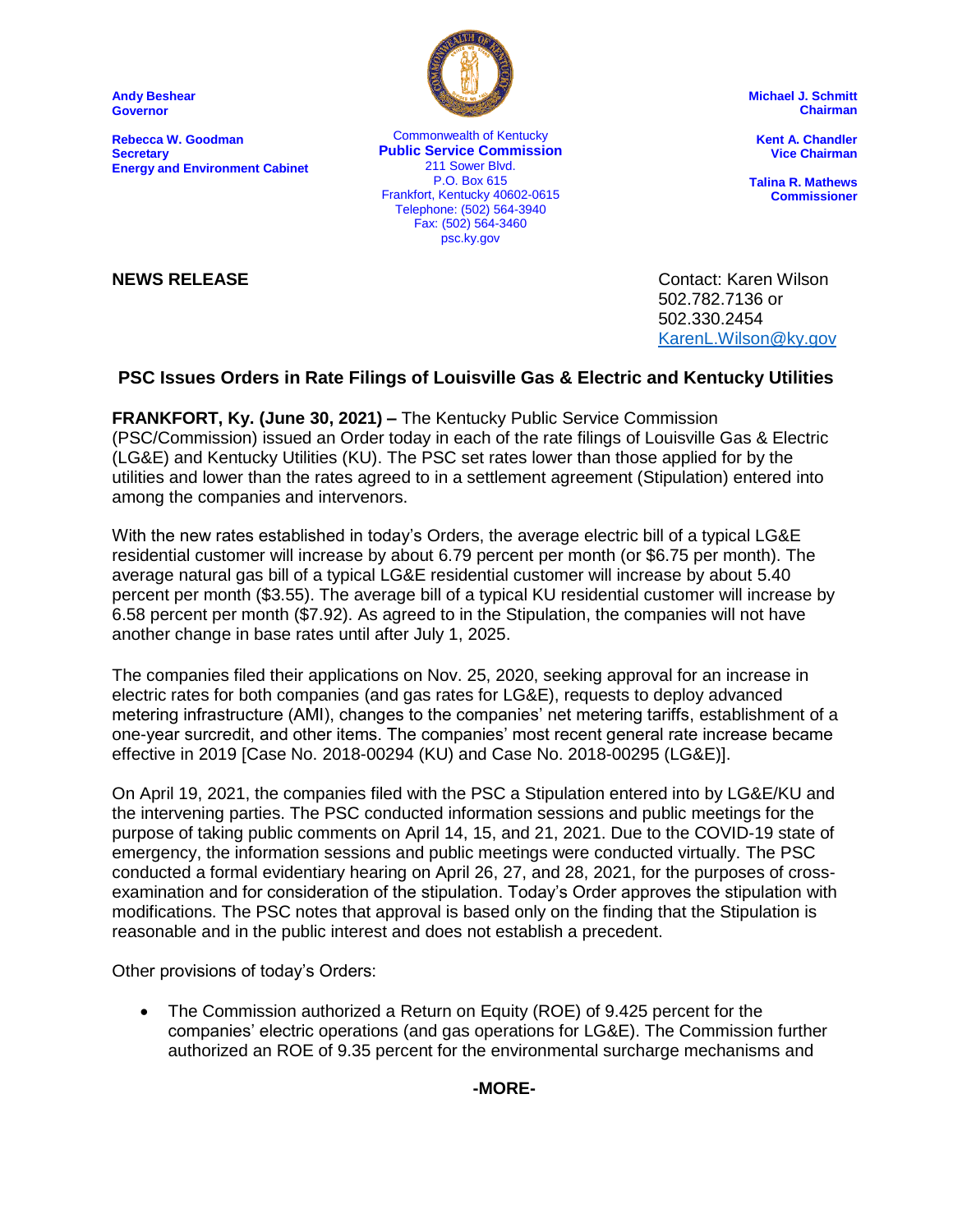9.35 percent for LG&E's gas line tracker. The Commission determined that the 9.55 percent ROE in the Stipulation for the companies' electric operations was unreasonable and higher than ROEs required by investors in today's economic climate.

- The Commission granted approval of a Certificate of Convenience and Necessity (CPCN) for deployment of AMI. The Commission expects KU and LG&E to go beyond the promise of net benefits to customers from AMI deployment to ensure customers' rates are not increased as a result of AMI expenditures. The companies are required to develop a customer engagement plan and file the plan by June 30, 2022, and annually thereafter and are to study system benefits that could result from AMI deployment, including avoided distribution costs. The Orders state, "but for the expected savings," the Commission would not have authorized the AMI CPCN, and notes that the Commission will conduct a review in a future rate case to determine whether costs to deploy AMI are reasonable. Additionally, the Commission directs the companies to implement pre-pay and Demand Side Management (DSM) programs that will provide benefits to low-income customers, once AMI deployment is completed.
- The Commission approved one-year economic relief surcredits of \$38.9 million for LG&E's electric customers, \$2.7 million for LG&E's natural gas customers, and \$11.9 million for KU's customers.
- The companies are directed to file proposed Electric Vehicle (EV) tariffs for home and business charging, with tariffs designed such that customers have an incentive to engage in off-peak EV charging. The Commission is also directing the companies to complete a study to identify areas of the distribution system that, with minimal upgrade costs, can best support EV charging. Given the inherent advantages incumbent utilities have by the nature of their monopoly status, the Commission cautions the companies against making unreasonable, unnecessary, or unfair EV infrastructure investments.
- The companies are to begin evaluating the cost-effectiveness of DSM programs (many of which have been discontinued in recent years due to over capacity) in light of the shorter expected useful lives of Mill Creek 1, Mill Creek 2, and Brown 3 and the stated need for additional capacity by 2028.
- LG&E/KU are to file quarterly reports regarding the companies' membership in the Southeast Energy Exchange Market (SEEM), and also provide updates on SEEM activities in the off-systems sales portions of their monthly Fuel Adjustment Clause filings.
- The companies are to conduct an analysis and submit a report on the potential application of tax incentives, particularly the federal 45Q incentives, and other matters relating to carbon dioxide emissions that could have an impact on the companies' fossil fuel generation units.

The Commission rejected several items in the applications.

The Commission is deferring a decision on the companies' proposed changes to their net metering tariffs so that additional information can be entered into the case record to ensure the export compensation rate for energy supplied to the grid is fair, just and reasonable. The companies proposed a net metering rate for residential and commercial customers, but